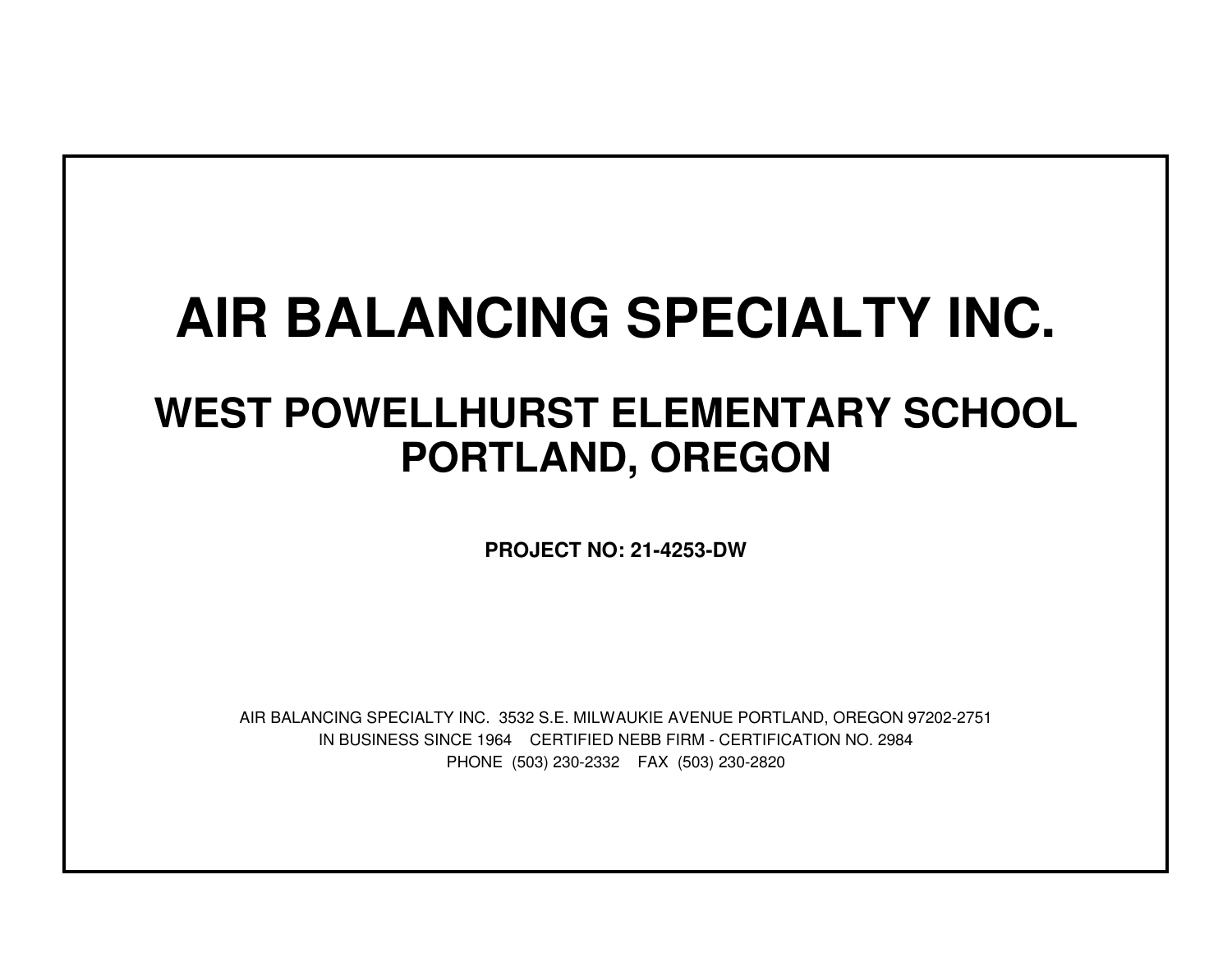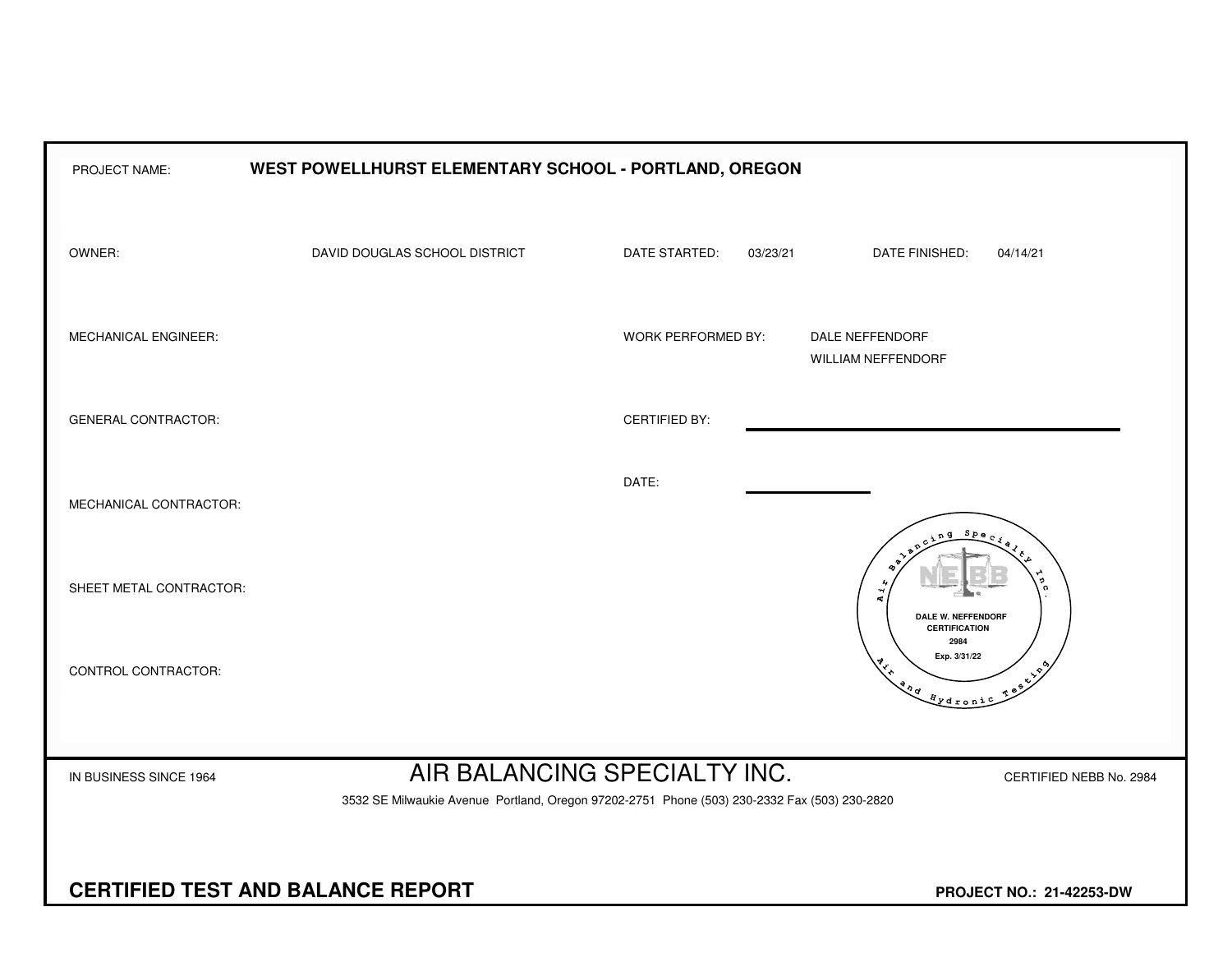| <b>INSTRUMENT</b><br>AIR             | <b>MODEL NO.</b>              | <b>SERIAL NO.</b> | <b>RANGE</b>                 | <b>CALIBRATION DATE</b> |
|--------------------------------------|-------------------------------|-------------------|------------------------------|-------------------------|
|                                      |                               |                   |                              |                         |
| Shortridge Airdata Multimeter<br>(D) | ADM860                        | M98375            | 0.0001 to 60.00" WC.         | 1/12/2021               |
| <b>ADM Accessories</b>               |                               |                   |                              |                         |
| (DH) Datameter Flow Hood             | 8400                          |                   | 25 - 2500 CFM                |                         |
| Datameter Pitot Tube<br>(DP)         | 12", 18", 24", 36", 48" & 60" |                   | 50 - 30000 FPM               |                         |
| (DA) Datameter Airfoil               | AFP18                         |                   | 50 - 5000 FPM                |                         |
| (DG) Datameter Velgrid               | VLG84                         |                   | 50 - 2500 FPM                |                         |
| (R) Rotating Vane Anemometer         | A4/-4"                        | 83072B            | 200 - 10000 FPM              | 1/14/2021               |
| Amprobe Ammeter                      | Fluke 335                     | 99330394          | 0 - 750 Volts / 0 - 300 Amps | 1/8/2021                |
| Shimpo Tachometer                    | DT-207L                       | D26B0033          | 6 - 30,000 RPM               | 1/12/2021               |
| WATER                                |                               |                   |                              |                         |
| Hydrodata Meter                      | <b>HDM-250</b>                | W01025            | DP-10 to +300 PSI            | 1/12/2021               |
|                                      |                               |                   |                              |                         |
|                                      |                               |                   |                              |                         |
|                                      |                               |                   |                              |                         |

### IN BUSINESS SINCE 1964 **AIR BALANCING SPECIALTY INC.** CERTIFIED NEBB No. 2984

3532 SE Milwaukie Avenue Portland, Oregon 97202-2751 Phone (503) 230-2332 Fax (503) 230-2820

#### **EQUIPMENT USED IN BALANCING**

 **PROJECT: WEST POWELLHURST ELEMENTARY SCHOOL - PORTLAND, OREGON PROJECT NO.: 21-4253-DW**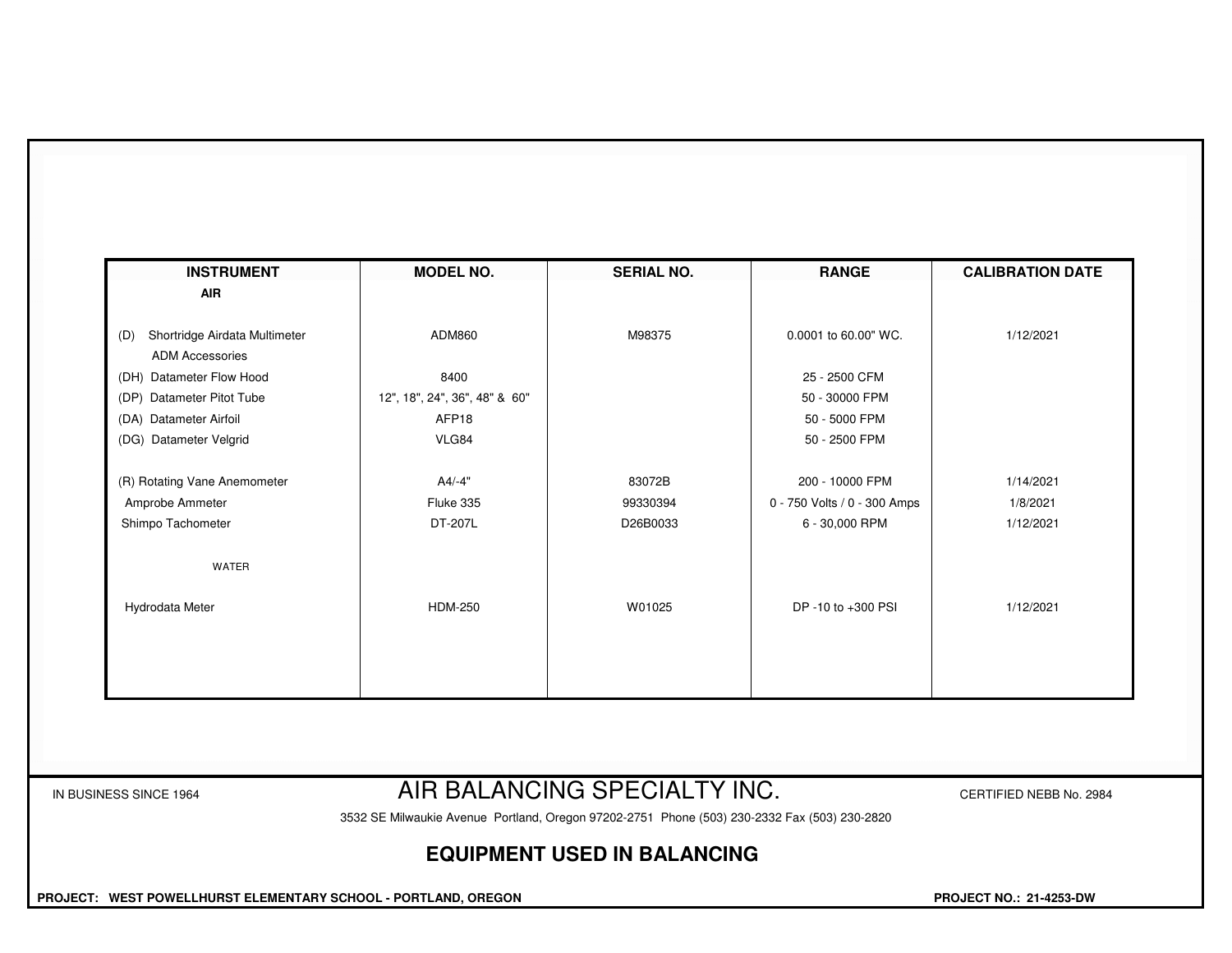#### **PAGE ABBREVATION KEY**

AK - GRILLE AREA OR RESTRICTION VALUEVEL - VELOCITY CFM - CUBIC FEET PER MINUTEFPM - FEET PER MINUTEACH - AIR CHANGES PER HOUR

IN BUSINESS SINCE 1964 **AIR BALANCING SPECIALTY INC.** CERTIFIED NEBB No. 2984

 **3532 SE Milwaukie Avenue Portland, Oregon 97202-2751 Phone (503) 230-2332 Fax (503) 230-2820**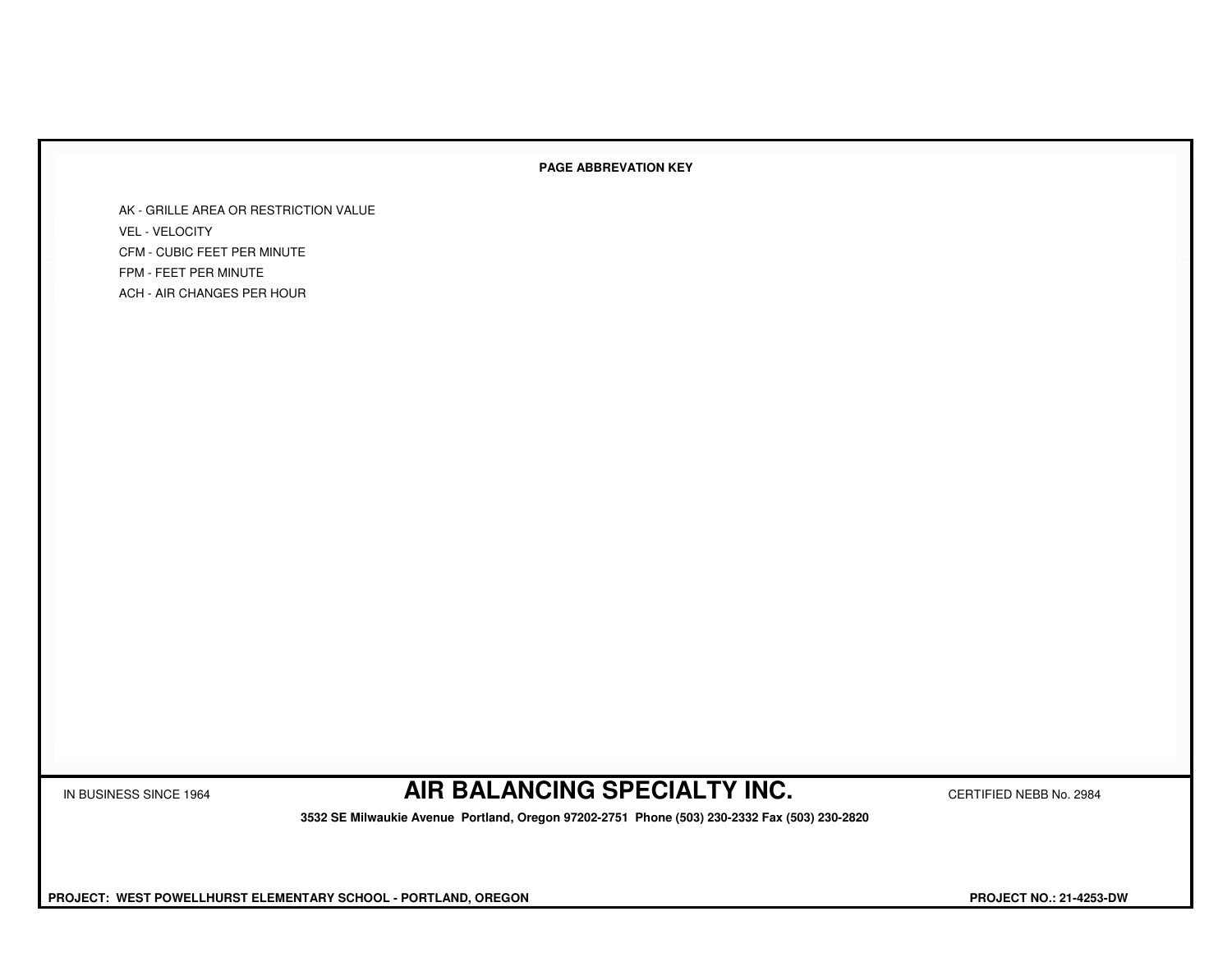| FEET<br>ACH   PRESSURE<br>PRESSURE<br>Ref<br>Size<br>Blow<br>Vel<br><b>CFM</b><br><b>FPM</b><br>CFM<br><b>FPM</b><br><b>CFM</b><br>$Rm.+No.$<br>AK<br>ACH<br>Ins<br>8838<br>DH Classroom<br>1.00<br>615<br>4.18<br>7<br>8838<br>765<br>DH Classroom<br>8<br>1.00<br>5.19<br>8838<br>720<br>DH Classroom<br>$\overline{9}$<br>1.00<br>4.89<br>1.00<br>8838<br>625<br>DH Classroom<br>10<br>4.24<br>DH Classroom<br>1.00<br>8838<br>665<br>4.51<br>11<br>DH Classroom<br>$\overline{12}$<br>1.00<br>8838<br>445<br>3.02<br>8838<br>DH Classroom<br>1.00<br>920<br>6.25<br>13<br>8838<br>530<br>3.60<br>DH Classroom<br>1.00<br>14<br>15<br>1.00<br>8838<br>500<br>3.39<br>DH Classroom<br>730<br>DH Classroom<br>16<br>1.00<br>8838<br>4.96<br>8838<br>DH Classroom<br>17<br>1.00<br>875<br>5.94<br>8838<br>590<br>DH Classroom<br>$\overline{18}$<br>1.00<br>4.01<br>8838<br>DH Classroom<br>19<br>1.00<br>$\Omega$<br>0.00<br>DH Classroom<br>8838<br>520<br>3.53<br>20<br>1.00<br>8838<br>890<br>DH Classroom<br>21<br>1.00<br>6.04<br>22<br>8838<br>250<br>DH Classroom<br>1.00<br>1.70<br>8838<br>DH Classroom<br>$\overline{23}$<br>1.00<br>850<br>5.77<br>8838<br>780<br>5.30<br>DH Classroom<br>24<br>1.00<br>DH Classroom<br>25<br>1.00<br>8838<br>530<br>3.60<br>AIR BALANCING SPECIALTY, INC. 3532 SE Milwaukie Avenue, Portland, Oregon 97202-2751 Phone: (503) 230-2332 Fax: (503) 230-2820<br>AIR BALANCE DATA SHEET<br><b>CONSTANT VOLUME - FPM</b><br>PROJECT NO.: 21-4253-DW<br>PROJECT: WEST POWELLHURST ELEMENTARY SCHOOL - PORTLAND, OREGON<br>DATE START: 03/23/21<br>FINISH: 04/14/21<br>SECTION:<br>SYSTEM: Classrooms 7 - 25<br>BY: DN / WN<br>PAGE: 1 OF 4 |  | AREA SERVED |  |  |  | <b>OUTLET</b> |  |  | <b>DESIGN</b> |  | <b>CUBIC</b> | TEST#1 |  |  | TEST#2 |  |  |  |
|-----------------------------------------------------------------------------------------------------------------------------------------------------------------------------------------------------------------------------------------------------------------------------------------------------------------------------------------------------------------------------------------------------------------------------------------------------------------------------------------------------------------------------------------------------------------------------------------------------------------------------------------------------------------------------------------------------------------------------------------------------------------------------------------------------------------------------------------------------------------------------------------------------------------------------------------------------------------------------------------------------------------------------------------------------------------------------------------------------------------------------------------------------------------------------------------------------------------------------------------------------------------------------------------------------------------------------------------------------------------------------------------------------------------------------------------------------------------------------------------------------------------------------------------------------------------------------------------------------------------------------------------------------------------------------------|--|-------------|--|--|--|---------------|--|--|---------------|--|--------------|--------|--|--|--------|--|--|--|
|                                                                                                                                                                                                                                                                                                                                                                                                                                                                                                                                                                                                                                                                                                                                                                                                                                                                                                                                                                                                                                                                                                                                                                                                                                                                                                                                                                                                                                                                                                                                                                                                                                                                                   |  |             |  |  |  |               |  |  |               |  |              |        |  |  |        |  |  |  |
|                                                                                                                                                                                                                                                                                                                                                                                                                                                                                                                                                                                                                                                                                                                                                                                                                                                                                                                                                                                                                                                                                                                                                                                                                                                                                                                                                                                                                                                                                                                                                                                                                                                                                   |  |             |  |  |  |               |  |  |               |  |              |        |  |  |        |  |  |  |
|                                                                                                                                                                                                                                                                                                                                                                                                                                                                                                                                                                                                                                                                                                                                                                                                                                                                                                                                                                                                                                                                                                                                                                                                                                                                                                                                                                                                                                                                                                                                                                                                                                                                                   |  |             |  |  |  |               |  |  |               |  |              |        |  |  |        |  |  |  |
|                                                                                                                                                                                                                                                                                                                                                                                                                                                                                                                                                                                                                                                                                                                                                                                                                                                                                                                                                                                                                                                                                                                                                                                                                                                                                                                                                                                                                                                                                                                                                                                                                                                                                   |  |             |  |  |  |               |  |  |               |  |              |        |  |  |        |  |  |  |
|                                                                                                                                                                                                                                                                                                                                                                                                                                                                                                                                                                                                                                                                                                                                                                                                                                                                                                                                                                                                                                                                                                                                                                                                                                                                                                                                                                                                                                                                                                                                                                                                                                                                                   |  |             |  |  |  |               |  |  |               |  |              |        |  |  |        |  |  |  |
|                                                                                                                                                                                                                                                                                                                                                                                                                                                                                                                                                                                                                                                                                                                                                                                                                                                                                                                                                                                                                                                                                                                                                                                                                                                                                                                                                                                                                                                                                                                                                                                                                                                                                   |  |             |  |  |  |               |  |  |               |  |              |        |  |  |        |  |  |  |
|                                                                                                                                                                                                                                                                                                                                                                                                                                                                                                                                                                                                                                                                                                                                                                                                                                                                                                                                                                                                                                                                                                                                                                                                                                                                                                                                                                                                                                                                                                                                                                                                                                                                                   |  |             |  |  |  |               |  |  |               |  |              |        |  |  |        |  |  |  |
|                                                                                                                                                                                                                                                                                                                                                                                                                                                                                                                                                                                                                                                                                                                                                                                                                                                                                                                                                                                                                                                                                                                                                                                                                                                                                                                                                                                                                                                                                                                                                                                                                                                                                   |  |             |  |  |  |               |  |  |               |  |              |        |  |  |        |  |  |  |
|                                                                                                                                                                                                                                                                                                                                                                                                                                                                                                                                                                                                                                                                                                                                                                                                                                                                                                                                                                                                                                                                                                                                                                                                                                                                                                                                                                                                                                                                                                                                                                                                                                                                                   |  |             |  |  |  |               |  |  |               |  |              |        |  |  |        |  |  |  |
|                                                                                                                                                                                                                                                                                                                                                                                                                                                                                                                                                                                                                                                                                                                                                                                                                                                                                                                                                                                                                                                                                                                                                                                                                                                                                                                                                                                                                                                                                                                                                                                                                                                                                   |  |             |  |  |  |               |  |  |               |  |              |        |  |  |        |  |  |  |
|                                                                                                                                                                                                                                                                                                                                                                                                                                                                                                                                                                                                                                                                                                                                                                                                                                                                                                                                                                                                                                                                                                                                                                                                                                                                                                                                                                                                                                                                                                                                                                                                                                                                                   |  |             |  |  |  |               |  |  |               |  |              |        |  |  |        |  |  |  |
|                                                                                                                                                                                                                                                                                                                                                                                                                                                                                                                                                                                                                                                                                                                                                                                                                                                                                                                                                                                                                                                                                                                                                                                                                                                                                                                                                                                                                                                                                                                                                                                                                                                                                   |  |             |  |  |  |               |  |  |               |  |              |        |  |  |        |  |  |  |
|                                                                                                                                                                                                                                                                                                                                                                                                                                                                                                                                                                                                                                                                                                                                                                                                                                                                                                                                                                                                                                                                                                                                                                                                                                                                                                                                                                                                                                                                                                                                                                                                                                                                                   |  |             |  |  |  |               |  |  |               |  |              |        |  |  |        |  |  |  |
|                                                                                                                                                                                                                                                                                                                                                                                                                                                                                                                                                                                                                                                                                                                                                                                                                                                                                                                                                                                                                                                                                                                                                                                                                                                                                                                                                                                                                                                                                                                                                                                                                                                                                   |  |             |  |  |  |               |  |  |               |  |              |        |  |  |        |  |  |  |
|                                                                                                                                                                                                                                                                                                                                                                                                                                                                                                                                                                                                                                                                                                                                                                                                                                                                                                                                                                                                                                                                                                                                                                                                                                                                                                                                                                                                                                                                                                                                                                                                                                                                                   |  |             |  |  |  |               |  |  |               |  |              |        |  |  |        |  |  |  |
|                                                                                                                                                                                                                                                                                                                                                                                                                                                                                                                                                                                                                                                                                                                                                                                                                                                                                                                                                                                                                                                                                                                                                                                                                                                                                                                                                                                                                                                                                                                                                                                                                                                                                   |  |             |  |  |  |               |  |  |               |  |              |        |  |  |        |  |  |  |
|                                                                                                                                                                                                                                                                                                                                                                                                                                                                                                                                                                                                                                                                                                                                                                                                                                                                                                                                                                                                                                                                                                                                                                                                                                                                                                                                                                                                                                                                                                                                                                                                                                                                                   |  |             |  |  |  |               |  |  |               |  |              |        |  |  |        |  |  |  |
|                                                                                                                                                                                                                                                                                                                                                                                                                                                                                                                                                                                                                                                                                                                                                                                                                                                                                                                                                                                                                                                                                                                                                                                                                                                                                                                                                                                                                                                                                                                                                                                                                                                                                   |  |             |  |  |  |               |  |  |               |  |              |        |  |  |        |  |  |  |
|                                                                                                                                                                                                                                                                                                                                                                                                                                                                                                                                                                                                                                                                                                                                                                                                                                                                                                                                                                                                                                                                                                                                                                                                                                                                                                                                                                                                                                                                                                                                                                                                                                                                                   |  |             |  |  |  |               |  |  |               |  |              |        |  |  |        |  |  |  |
|                                                                                                                                                                                                                                                                                                                                                                                                                                                                                                                                                                                                                                                                                                                                                                                                                                                                                                                                                                                                                                                                                                                                                                                                                                                                                                                                                                                                                                                                                                                                                                                                                                                                                   |  |             |  |  |  |               |  |  |               |  |              |        |  |  |        |  |  |  |
|                                                                                                                                                                                                                                                                                                                                                                                                                                                                                                                                                                                                                                                                                                                                                                                                                                                                                                                                                                                                                                                                                                                                                                                                                                                                                                                                                                                                                                                                                                                                                                                                                                                                                   |  |             |  |  |  |               |  |  |               |  |              |        |  |  |        |  |  |  |
|                                                                                                                                                                                                                                                                                                                                                                                                                                                                                                                                                                                                                                                                                                                                                                                                                                                                                                                                                                                                                                                                                                                                                                                                                                                                                                                                                                                                                                                                                                                                                                                                                                                                                   |  |             |  |  |  |               |  |  |               |  |              |        |  |  |        |  |  |  |
|                                                                                                                                                                                                                                                                                                                                                                                                                                                                                                                                                                                                                                                                                                                                                                                                                                                                                                                                                                                                                                                                                                                                                                                                                                                                                                                                                                                                                                                                                                                                                                                                                                                                                   |  |             |  |  |  |               |  |  |               |  |              |        |  |  |        |  |  |  |
|                                                                                                                                                                                                                                                                                                                                                                                                                                                                                                                                                                                                                                                                                                                                                                                                                                                                                                                                                                                                                                                                                                                                                                                                                                                                                                                                                                                                                                                                                                                                                                                                                                                                                   |  |             |  |  |  |               |  |  |               |  |              |        |  |  |        |  |  |  |
|                                                                                                                                                                                                                                                                                                                                                                                                                                                                                                                                                                                                                                                                                                                                                                                                                                                                                                                                                                                                                                                                                                                                                                                                                                                                                                                                                                                                                                                                                                                                                                                                                                                                                   |  |             |  |  |  |               |  |  |               |  |              |        |  |  |        |  |  |  |
|                                                                                                                                                                                                                                                                                                                                                                                                                                                                                                                                                                                                                                                                                                                                                                                                                                                                                                                                                                                                                                                                                                                                                                                                                                                                                                                                                                                                                                                                                                                                                                                                                                                                                   |  |             |  |  |  |               |  |  |               |  |              |        |  |  |        |  |  |  |
|                                                                                                                                                                                                                                                                                                                                                                                                                                                                                                                                                                                                                                                                                                                                                                                                                                                                                                                                                                                                                                                                                                                                                                                                                                                                                                                                                                                                                                                                                                                                                                                                                                                                                   |  |             |  |  |  |               |  |  |               |  |              |        |  |  |        |  |  |  |
|                                                                                                                                                                                                                                                                                                                                                                                                                                                                                                                                                                                                                                                                                                                                                                                                                                                                                                                                                                                                                                                                                                                                                                                                                                                                                                                                                                                                                                                                                                                                                                                                                                                                                   |  |             |  |  |  |               |  |  |               |  |              |        |  |  |        |  |  |  |
|                                                                                                                                                                                                                                                                                                                                                                                                                                                                                                                                                                                                                                                                                                                                                                                                                                                                                                                                                                                                                                                                                                                                                                                                                                                                                                                                                                                                                                                                                                                                                                                                                                                                                   |  |             |  |  |  |               |  |  |               |  |              |        |  |  |        |  |  |  |
|                                                                                                                                                                                                                                                                                                                                                                                                                                                                                                                                                                                                                                                                                                                                                                                                                                                                                                                                                                                                                                                                                                                                                                                                                                                                                                                                                                                                                                                                                                                                                                                                                                                                                   |  |             |  |  |  |               |  |  |               |  |              |        |  |  |        |  |  |  |
|                                                                                                                                                                                                                                                                                                                                                                                                                                                                                                                                                                                                                                                                                                                                                                                                                                                                                                                                                                                                                                                                                                                                                                                                                                                                                                                                                                                                                                                                                                                                                                                                                                                                                   |  |             |  |  |  |               |  |  |               |  |              |        |  |  |        |  |  |  |
|                                                                                                                                                                                                                                                                                                                                                                                                                                                                                                                                                                                                                                                                                                                                                                                                                                                                                                                                                                                                                                                                                                                                                                                                                                                                                                                                                                                                                                                                                                                                                                                                                                                                                   |  |             |  |  |  |               |  |  |               |  |              |        |  |  |        |  |  |  |
|                                                                                                                                                                                                                                                                                                                                                                                                                                                                                                                                                                                                                                                                                                                                                                                                                                                                                                                                                                                                                                                                                                                                                                                                                                                                                                                                                                                                                                                                                                                                                                                                                                                                                   |  |             |  |  |  |               |  |  |               |  |              |        |  |  |        |  |  |  |
|                                                                                                                                                                                                                                                                                                                                                                                                                                                                                                                                                                                                                                                                                                                                                                                                                                                                                                                                                                                                                                                                                                                                                                                                                                                                                                                                                                                                                                                                                                                                                                                                                                                                                   |  |             |  |  |  |               |  |  |               |  |              |        |  |  |        |  |  |  |
|                                                                                                                                                                                                                                                                                                                                                                                                                                                                                                                                                                                                                                                                                                                                                                                                                                                                                                                                                                                                                                                                                                                                                                                                                                                                                                                                                                                                                                                                                                                                                                                                                                                                                   |  |             |  |  |  |               |  |  |               |  |              |        |  |  |        |  |  |  |
|                                                                                                                                                                                                                                                                                                                                                                                                                                                                                                                                                                                                                                                                                                                                                                                                                                                                                                                                                                                                                                                                                                                                                                                                                                                                                                                                                                                                                                                                                                                                                                                                                                                                                   |  |             |  |  |  |               |  |  |               |  |              |        |  |  |        |  |  |  |
|                                                                                                                                                                                                                                                                                                                                                                                                                                                                                                                                                                                                                                                                                                                                                                                                                                                                                                                                                                                                                                                                                                                                                                                                                                                                                                                                                                                                                                                                                                                                                                                                                                                                                   |  |             |  |  |  |               |  |  |               |  |              |        |  |  |        |  |  |  |
|                                                                                                                                                                                                                                                                                                                                                                                                                                                                                                                                                                                                                                                                                                                                                                                                                                                                                                                                                                                                                                                                                                                                                                                                                                                                                                                                                                                                                                                                                                                                                                                                                                                                                   |  |             |  |  |  |               |  |  |               |  |              |        |  |  |        |  |  |  |
|                                                                                                                                                                                                                                                                                                                                                                                                                                                                                                                                                                                                                                                                                                                                                                                                                                                                                                                                                                                                                                                                                                                                                                                                                                                                                                                                                                                                                                                                                                                                                                                                                                                                                   |  |             |  |  |  |               |  |  |               |  |              |        |  |  |        |  |  |  |
|                                                                                                                                                                                                                                                                                                                                                                                                                                                                                                                                                                                                                                                                                                                                                                                                                                                                                                                                                                                                                                                                                                                                                                                                                                                                                                                                                                                                                                                                                                                                                                                                                                                                                   |  |             |  |  |  |               |  |  |               |  |              |        |  |  |        |  |  |  |
|                                                                                                                                                                                                                                                                                                                                                                                                                                                                                                                                                                                                                                                                                                                                                                                                                                                                                                                                                                                                                                                                                                                                                                                                                                                                                                                                                                                                                                                                                                                                                                                                                                                                                   |  |             |  |  |  |               |  |  |               |  |              |        |  |  |        |  |  |  |
|                                                                                                                                                                                                                                                                                                                                                                                                                                                                                                                                                                                                                                                                                                                                                                                                                                                                                                                                                                                                                                                                                                                                                                                                                                                                                                                                                                                                                                                                                                                                                                                                                                                                                   |  |             |  |  |  |               |  |  |               |  |              |        |  |  |        |  |  |  |
|                                                                                                                                                                                                                                                                                                                                                                                                                                                                                                                                                                                                                                                                                                                                                                                                                                                                                                                                                                                                                                                                                                                                                                                                                                                                                                                                                                                                                                                                                                                                                                                                                                                                                   |  |             |  |  |  |               |  |  |               |  |              |        |  |  |        |  |  |  |
|                                                                                                                                                                                                                                                                                                                                                                                                                                                                                                                                                                                                                                                                                                                                                                                                                                                                                                                                                                                                                                                                                                                                                                                                                                                                                                                                                                                                                                                                                                                                                                                                                                                                                   |  |             |  |  |  |               |  |  |               |  |              |        |  |  |        |  |  |  |
|                                                                                                                                                                                                                                                                                                                                                                                                                                                                                                                                                                                                                                                                                                                                                                                                                                                                                                                                                                                                                                                                                                                                                                                                                                                                                                                                                                                                                                                                                                                                                                                                                                                                                   |  |             |  |  |  |               |  |  |               |  |              |        |  |  |        |  |  |  |
|                                                                                                                                                                                                                                                                                                                                                                                                                                                                                                                                                                                                                                                                                                                                                                                                                                                                                                                                                                                                                                                                                                                                                                                                                                                                                                                                                                                                                                                                                                                                                                                                                                                                                   |  |             |  |  |  |               |  |  |               |  |              |        |  |  |        |  |  |  |
|                                                                                                                                                                                                                                                                                                                                                                                                                                                                                                                                                                                                                                                                                                                                                                                                                                                                                                                                                                                                                                                                                                                                                                                                                                                                                                                                                                                                                                                                                                                                                                                                                                                                                   |  |             |  |  |  |               |  |  |               |  |              |        |  |  |        |  |  |  |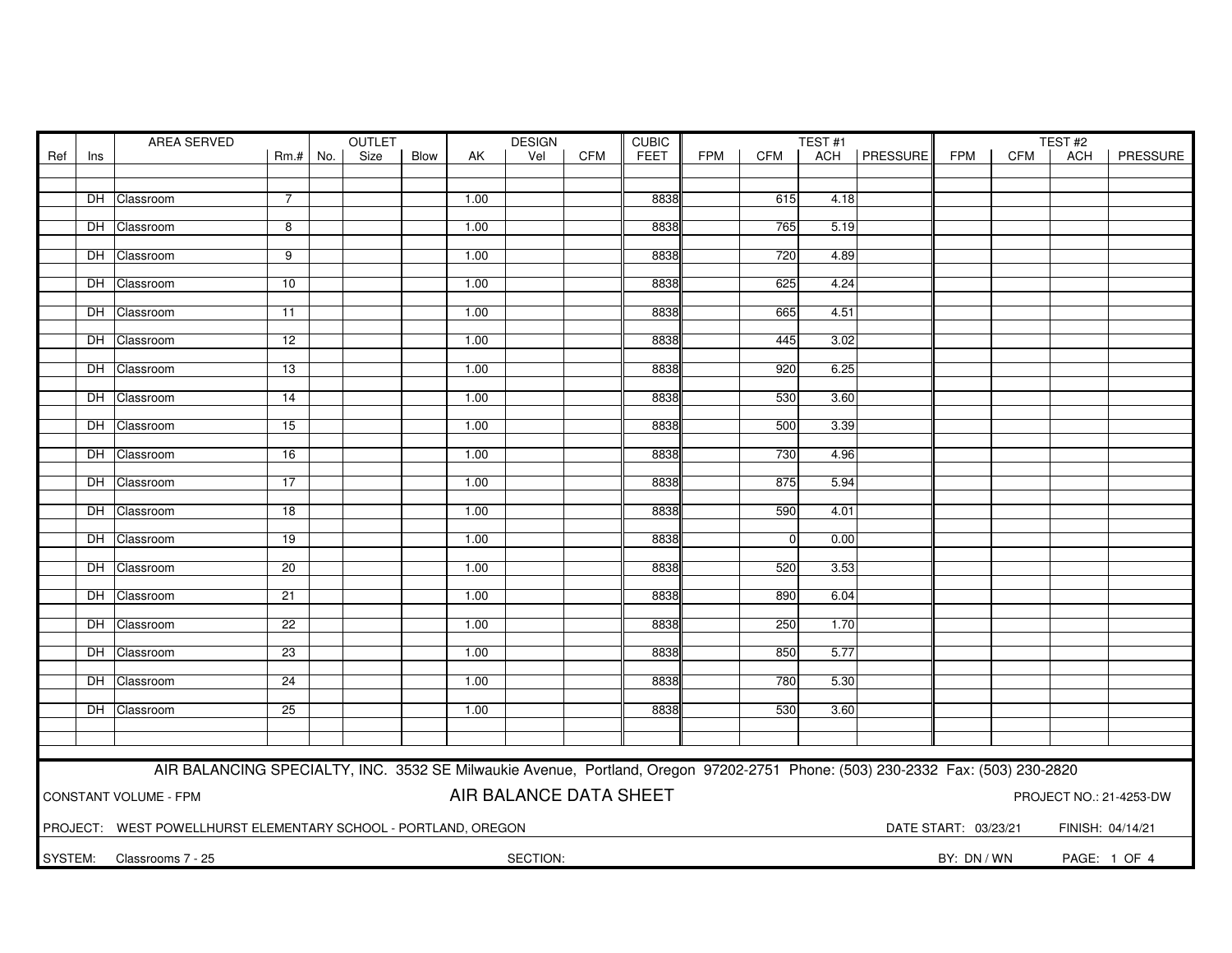|     |     | AREA SERVED                                                                                                                   | OUTLET       |     |       |      | <b>DESIGN</b> | <b>CUBIC</b>           |            |             | TEST#1     |                |       |                | TEST <sub>#2</sub>   |            |                  |                         |
|-----|-----|-------------------------------------------------------------------------------------------------------------------------------|--------------|-----|-------|------|---------------|------------------------|------------|-------------|------------|----------------|-------|----------------|----------------------|------------|------------------|-------------------------|
| Ref | Ins |                                                                                                                               | $Rm.+$       | No. | Size  | Blow | AK            | Vel                    | <b>CFM</b> | <b>FEET</b> | <b>FPM</b> | <b>CFM</b>     |       | ACH   PRESSURE | <b>FPM</b>           | <b>CFM</b> | <b>ACH</b>       | PRESSURE                |
|     |     |                                                                                                                               |              |     |       |      |               |                        |            |             |            |                |       |                |                      |            |                  |                         |
|     |     | DH Computer Room                                                                                                              |              |     |       |      | 1.00          |                        |            | 7933        |            | 2025           | 15.32 |                |                      |            |                  |                         |
|     |     |                                                                                                                               |              |     |       |      |               |                        |            |             |            |                |       |                |                      |            |                  |                         |
|     |     | DH Library                                                                                                                    |              |     |       |      | 1.00          |                        |            | 11785       |            | 1800           | 9.16  |                |                      |            |                  |                         |
|     |     | DH Office / Storage                                                                                                           |              |     |       |      | 1.00          |                        |            | 1260        |            | 160            | 7.62  |                |                      |            |                  |                         |
|     |     |                                                                                                                               |              |     |       |      |               |                        |            |             |            |                |       |                |                      |            |                  |                         |
|     |     | DH Office C SLP                                                                                                               |              |     |       |      | 1.00          |                        |            | 1316        |            | 95             | 4.33  |                |                      |            |                  |                         |
|     |     |                                                                                                                               |              |     |       |      |               |                        |            |             |            |                |       |                |                      |            |                  |                         |
|     |     | DG Cafeteria                                                                                                                  |              |     | 28x36 |      | 7.00          |                        |            | 44918       | 460        | 3220           | 4.30  |                |                      |            |                  |                         |
|     |     |                                                                                                                               |              |     |       |      |               |                        |            |             |            |                |       |                |                      |            |                  |                         |
|     |     | DH Counselor                                                                                                                  |              |     |       |      | 1.00          |                        |            | $\Omega$    |            | $\overline{0}$ |       |                |                      |            |                  |                         |
|     |     |                                                                                                                               |              |     |       |      |               |                        |            |             |            |                |       |                |                      |            |                  |                         |
|     |     | DH Office                                                                                                                     |              |     |       |      | 1.00          |                        |            | 5653        |            | 305            | 3.24  |                |                      |            |                  |                         |
|     |     | DH Health Office                                                                                                              |              |     |       |      | 1.00          |                        |            | 1106        |            | 150            | 8.14  |                |                      |            |                  |                         |
|     |     |                                                                                                                               |              |     |       |      |               |                        |            |             |            |                |       |                |                      |            |                  |                         |
|     |     | DA Gym                                                                                                                        |              |     | 34"O  |      | 6.30          |                        |            | 159850      | 667        | 4202           | 1.58  |                |                      |            |                  |                         |
|     |     |                                                                                                                               |              |     |       |      |               |                        |            |             |            |                |       |                |                      |            |                  |                         |
|     |     | DH Room                                                                                                                       | $\mathbf{1}$ |     |       |      | 1.00          |                        |            | 5912        |            | 685            | 6.95  |                |                      |            |                  |                         |
|     |     |                                                                                                                               |              |     |       |      |               |                        |            |             |            |                |       |                |                      |            |                  |                         |
|     |     | DH Room                                                                                                                       | $\mathbf{2}$ |     |       |      | 1.00          |                        |            | 3736        |            | 500            | 8.03  |                |                      |            |                  |                         |
|     |     |                                                                                                                               |              |     |       |      |               |                        |            |             |            |                |       |                |                      |            |                  |                         |
|     |     | DH Music                                                                                                                      |              |     |       |      | 1.00          |                        |            |             |            |                |       |                |                      |            |                  |                         |
|     |     |                                                                                                                               |              |     |       |      |               |                        |            |             |            |                |       |                |                      |            |                  |                         |
|     |     |                                                                                                                               |              |     |       |      |               |                        |            |             |            |                |       |                |                      |            |                  |                         |
|     |     |                                                                                                                               |              |     |       |      |               |                        |            |             |            |                |       |                |                      |            |                  |                         |
|     |     |                                                                                                                               |              |     |       |      |               |                        |            |             |            |                |       |                |                      |            |                  |                         |
|     |     |                                                                                                                               |              |     |       |      |               |                        |            |             |            |                |       |                |                      |            |                  |                         |
|     |     |                                                                                                                               |              |     |       |      |               |                        |            |             |            |                |       |                |                      |            |                  |                         |
|     |     |                                                                                                                               |              |     |       |      |               |                        |            |             |            |                |       |                |                      |            |                  |                         |
|     |     |                                                                                                                               |              |     |       |      |               |                        |            |             |            |                |       |                |                      |            |                  |                         |
|     |     |                                                                                                                               |              |     |       |      |               |                        |            |             |            |                |       |                |                      |            |                  |                         |
|     |     |                                                                                                                               |              |     |       |      |               |                        |            |             |            |                |       |                |                      |            |                  |                         |
|     |     |                                                                                                                               |              |     |       |      |               |                        |            |             |            |                |       |                |                      |            |                  |                         |
|     |     |                                                                                                                               |              |     |       |      |               |                        |            |             |            |                |       |                |                      |            |                  |                         |
|     |     |                                                                                                                               |              |     |       |      |               |                        |            |             |            |                |       |                |                      |            |                  |                         |
|     |     |                                                                                                                               |              |     |       |      |               |                        |            |             |            |                |       |                |                      |            |                  |                         |
|     |     |                                                                                                                               |              |     |       |      |               |                        |            |             |            |                |       |                |                      |            |                  |                         |
|     |     |                                                                                                                               |              |     |       |      |               |                        |            |             |            |                |       |                |                      |            |                  |                         |
|     |     | AIR BALANCING SPECIALTY, INC. 3532 SE Milwaukie Avenue, Portland, Oregon 97202-2751 Phone: (503) 230-2332 Fax: (503) 230-2820 |              |     |       |      |               |                        |            |             |            |                |       |                |                      |            |                  |                         |
|     |     |                                                                                                                               |              |     |       |      |               |                        |            |             |            |                |       |                |                      |            |                  |                         |
|     |     | CONSTANT VOLUME - FPM                                                                                                         |              |     |       |      |               | AIR BALANCE DATA SHEET |            |             |            |                |       |                |                      |            |                  | PROJECT NO.: 21-4253-DW |
|     |     |                                                                                                                               |              |     |       |      |               |                        |            |             |            |                |       |                |                      |            |                  |                         |
|     |     | PROJECT: WEST POWELLHURST ELEMENTARY SCHOOL - PORTLAND, OREGON                                                                |              |     |       |      |               |                        |            |             |            |                |       |                | DATE START: 03/23/21 |            | FINISH: 04/14/21 |                         |
|     |     |                                                                                                                               |              |     |       |      |               |                        |            |             |            |                |       |                |                      |            |                  |                         |
|     |     | SYSTEM: Computer Rm, Library, Cafeteria, Health Office, Gym and Misc                                                          |              |     |       |      |               |                        | SECTION:   |             |            |                |       |                | BY: DN / WN          |            |                  | PAGE: 2 OF 4            |
|     |     |                                                                                                                               |              |     |       |      |               |                        |            |             |            |                |       |                |                      |            |                  |                         |
|     |     |                                                                                                                               |              |     |       |      |               |                        |            |             |            |                |       |                |                      |            |                  |                         |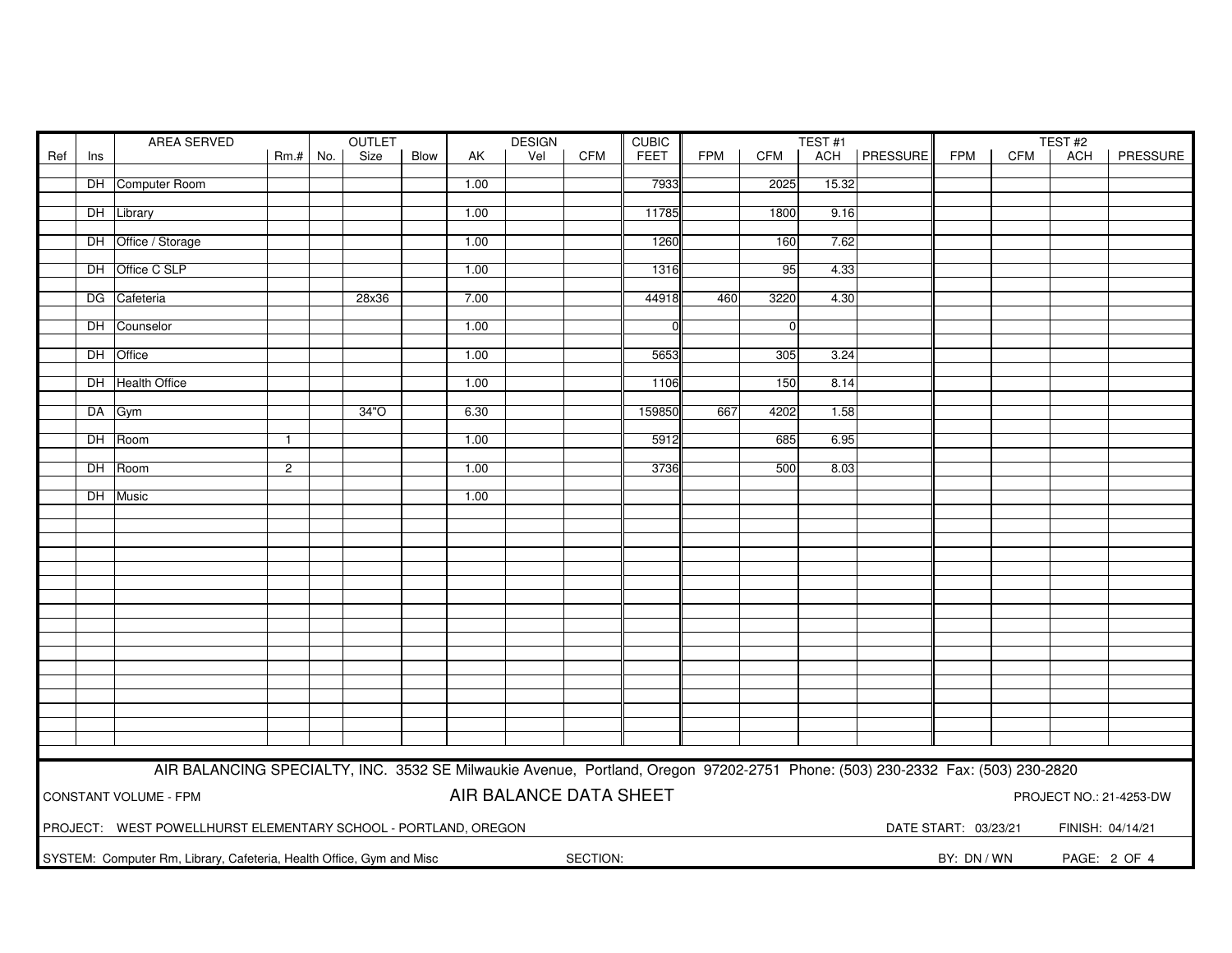| PRESSURE<br>Size<br>Vel<br><b>CFM</b><br><b>FEET</b><br><b>FPM</b><br><b>CFM</b><br><b>ACH</b><br><b>FPM</b><br>CFM<br><b>ACH</b><br>PRESSURE<br>Ref<br>No.<br><b>Blow</b><br>AK<br>Rm.#<br>Ins<br>130 GRAVITY<br>DH Girls Exhaust (between 11-19)<br>1.00<br>120 GRAVITY<br>DH Boys Exhaust (between 11-19)<br>1.00<br>DH Caféteria RR Girls Exh<br>35 GRAVITY<br>1.00<br>45 GRAVITY<br>DH Cafeteria RR Boys Exh<br>1.00<br>DH Office RR Exh<br>$\overline{30}$<br>2.86<br>1.00<br>630<br>DH Office RR Staff Exh<br>590<br>1.00<br>100<br>10.17<br>DH Break Rm Exh<br>1.00<br>2060<br>120<br>3.50<br>DH RR Exh<br>105<br>60.58<br>20<br>1.00<br>104<br>DH RR Exh<br>21<br>1.00<br>105<br>60.58<br>104<br>DH RR Exh<br>22<br>1.00<br>104<br>95<br>54.81<br>DH RR Exh<br>23<br>51.92<br>1.00<br>104<br>90<br>DH RR Exh<br>$\overline{24}$<br>1.00<br>104<br>63.46<br>110<br>DH RR Exh<br>$\overline{25}$<br>60.58<br>1.00<br>104<br>105<br>Gym RR Women's Exh<br>969<br>$\overline{1}$<br>Gym RR Men's Exh<br>710<br>$\mathbf{1}$<br>Ref. Note: (1) Exhaust fan is not running, also belts are loose. 3/23/21<br>AIR BALANCING SPECIALTY, INC. 3532 SE Milwaukie Avenue, Portland, Oregon 97202-2751 Phone: (503) 230-2332 Fax: (503) 230-2820<br>AIR BALANCE DATA SHEET<br><b>CONSTANT VOLUME - FPM</b><br>PROJECT NO.: 21-4253-DW<br>PROJECT: WEST POWELLHURST ELEMENTARY SCHOOL - PORTLAND, OREGON<br>DATE START: 03/23/21<br>FINISH: 04/14/21<br>SECTION:<br>SYSTEM:<br>BY: DN / WN<br>PAGE: 3 OF 4<br>Exhaust | AREA SERVED |  |  | OUTLET |  | <b>DESIGN</b> |  | <b>CUBIC</b> |  | TEST#1 |  | TEST#2 |  |  |
|-------------------------------------------------------------------------------------------------------------------------------------------------------------------------------------------------------------------------------------------------------------------------------------------------------------------------------------------------------------------------------------------------------------------------------------------------------------------------------------------------------------------------------------------------------------------------------------------------------------------------------------------------------------------------------------------------------------------------------------------------------------------------------------------------------------------------------------------------------------------------------------------------------------------------------------------------------------------------------------------------------------------------------------------------------------------------------------------------------------------------------------------------------------------------------------------------------------------------------------------------------------------------------------------------------------------------------------------------------------------------------------------------------------------------------------------------------------------------------------------------------------------|-------------|--|--|--------|--|---------------|--|--------------|--|--------|--|--------|--|--|
|                                                                                                                                                                                                                                                                                                                                                                                                                                                                                                                                                                                                                                                                                                                                                                                                                                                                                                                                                                                                                                                                                                                                                                                                                                                                                                                                                                                                                                                                                                                   |             |  |  |        |  |               |  |              |  |        |  |        |  |  |
|                                                                                                                                                                                                                                                                                                                                                                                                                                                                                                                                                                                                                                                                                                                                                                                                                                                                                                                                                                                                                                                                                                                                                                                                                                                                                                                                                                                                                                                                                                                   |             |  |  |        |  |               |  |              |  |        |  |        |  |  |
|                                                                                                                                                                                                                                                                                                                                                                                                                                                                                                                                                                                                                                                                                                                                                                                                                                                                                                                                                                                                                                                                                                                                                                                                                                                                                                                                                                                                                                                                                                                   |             |  |  |        |  |               |  |              |  |        |  |        |  |  |
|                                                                                                                                                                                                                                                                                                                                                                                                                                                                                                                                                                                                                                                                                                                                                                                                                                                                                                                                                                                                                                                                                                                                                                                                                                                                                                                                                                                                                                                                                                                   |             |  |  |        |  |               |  |              |  |        |  |        |  |  |
|                                                                                                                                                                                                                                                                                                                                                                                                                                                                                                                                                                                                                                                                                                                                                                                                                                                                                                                                                                                                                                                                                                                                                                                                                                                                                                                                                                                                                                                                                                                   |             |  |  |        |  |               |  |              |  |        |  |        |  |  |
|                                                                                                                                                                                                                                                                                                                                                                                                                                                                                                                                                                                                                                                                                                                                                                                                                                                                                                                                                                                                                                                                                                                                                                                                                                                                                                                                                                                                                                                                                                                   |             |  |  |        |  |               |  |              |  |        |  |        |  |  |
|                                                                                                                                                                                                                                                                                                                                                                                                                                                                                                                                                                                                                                                                                                                                                                                                                                                                                                                                                                                                                                                                                                                                                                                                                                                                                                                                                                                                                                                                                                                   |             |  |  |        |  |               |  |              |  |        |  |        |  |  |
|                                                                                                                                                                                                                                                                                                                                                                                                                                                                                                                                                                                                                                                                                                                                                                                                                                                                                                                                                                                                                                                                                                                                                                                                                                                                                                                                                                                                                                                                                                                   |             |  |  |        |  |               |  |              |  |        |  |        |  |  |
|                                                                                                                                                                                                                                                                                                                                                                                                                                                                                                                                                                                                                                                                                                                                                                                                                                                                                                                                                                                                                                                                                                                                                                                                                                                                                                                                                                                                                                                                                                                   |             |  |  |        |  |               |  |              |  |        |  |        |  |  |
|                                                                                                                                                                                                                                                                                                                                                                                                                                                                                                                                                                                                                                                                                                                                                                                                                                                                                                                                                                                                                                                                                                                                                                                                                                                                                                                                                                                                                                                                                                                   |             |  |  |        |  |               |  |              |  |        |  |        |  |  |
|                                                                                                                                                                                                                                                                                                                                                                                                                                                                                                                                                                                                                                                                                                                                                                                                                                                                                                                                                                                                                                                                                                                                                                                                                                                                                                                                                                                                                                                                                                                   |             |  |  |        |  |               |  |              |  |        |  |        |  |  |
|                                                                                                                                                                                                                                                                                                                                                                                                                                                                                                                                                                                                                                                                                                                                                                                                                                                                                                                                                                                                                                                                                                                                                                                                                                                                                                                                                                                                                                                                                                                   |             |  |  |        |  |               |  |              |  |        |  |        |  |  |
|                                                                                                                                                                                                                                                                                                                                                                                                                                                                                                                                                                                                                                                                                                                                                                                                                                                                                                                                                                                                                                                                                                                                                                                                                                                                                                                                                                                                                                                                                                                   |             |  |  |        |  |               |  |              |  |        |  |        |  |  |
|                                                                                                                                                                                                                                                                                                                                                                                                                                                                                                                                                                                                                                                                                                                                                                                                                                                                                                                                                                                                                                                                                                                                                                                                                                                                                                                                                                                                                                                                                                                   |             |  |  |        |  |               |  |              |  |        |  |        |  |  |
|                                                                                                                                                                                                                                                                                                                                                                                                                                                                                                                                                                                                                                                                                                                                                                                                                                                                                                                                                                                                                                                                                                                                                                                                                                                                                                                                                                                                                                                                                                                   |             |  |  |        |  |               |  |              |  |        |  |        |  |  |
|                                                                                                                                                                                                                                                                                                                                                                                                                                                                                                                                                                                                                                                                                                                                                                                                                                                                                                                                                                                                                                                                                                                                                                                                                                                                                                                                                                                                                                                                                                                   |             |  |  |        |  |               |  |              |  |        |  |        |  |  |
|                                                                                                                                                                                                                                                                                                                                                                                                                                                                                                                                                                                                                                                                                                                                                                                                                                                                                                                                                                                                                                                                                                                                                                                                                                                                                                                                                                                                                                                                                                                   |             |  |  |        |  |               |  |              |  |        |  |        |  |  |
|                                                                                                                                                                                                                                                                                                                                                                                                                                                                                                                                                                                                                                                                                                                                                                                                                                                                                                                                                                                                                                                                                                                                                                                                                                                                                                                                                                                                                                                                                                                   |             |  |  |        |  |               |  |              |  |        |  |        |  |  |
|                                                                                                                                                                                                                                                                                                                                                                                                                                                                                                                                                                                                                                                                                                                                                                                                                                                                                                                                                                                                                                                                                                                                                                                                                                                                                                                                                                                                                                                                                                                   |             |  |  |        |  |               |  |              |  |        |  |        |  |  |
|                                                                                                                                                                                                                                                                                                                                                                                                                                                                                                                                                                                                                                                                                                                                                                                                                                                                                                                                                                                                                                                                                                                                                                                                                                                                                                                                                                                                                                                                                                                   |             |  |  |        |  |               |  |              |  |        |  |        |  |  |
|                                                                                                                                                                                                                                                                                                                                                                                                                                                                                                                                                                                                                                                                                                                                                                                                                                                                                                                                                                                                                                                                                                                                                                                                                                                                                                                                                                                                                                                                                                                   |             |  |  |        |  |               |  |              |  |        |  |        |  |  |
|                                                                                                                                                                                                                                                                                                                                                                                                                                                                                                                                                                                                                                                                                                                                                                                                                                                                                                                                                                                                                                                                                                                                                                                                                                                                                                                                                                                                                                                                                                                   |             |  |  |        |  |               |  |              |  |        |  |        |  |  |
|                                                                                                                                                                                                                                                                                                                                                                                                                                                                                                                                                                                                                                                                                                                                                                                                                                                                                                                                                                                                                                                                                                                                                                                                                                                                                                                                                                                                                                                                                                                   |             |  |  |        |  |               |  |              |  |        |  |        |  |  |
|                                                                                                                                                                                                                                                                                                                                                                                                                                                                                                                                                                                                                                                                                                                                                                                                                                                                                                                                                                                                                                                                                                                                                                                                                                                                                                                                                                                                                                                                                                                   |             |  |  |        |  |               |  |              |  |        |  |        |  |  |
|                                                                                                                                                                                                                                                                                                                                                                                                                                                                                                                                                                                                                                                                                                                                                                                                                                                                                                                                                                                                                                                                                                                                                                                                                                                                                                                                                                                                                                                                                                                   |             |  |  |        |  |               |  |              |  |        |  |        |  |  |
|                                                                                                                                                                                                                                                                                                                                                                                                                                                                                                                                                                                                                                                                                                                                                                                                                                                                                                                                                                                                                                                                                                                                                                                                                                                                                                                                                                                                                                                                                                                   |             |  |  |        |  |               |  |              |  |        |  |        |  |  |
|                                                                                                                                                                                                                                                                                                                                                                                                                                                                                                                                                                                                                                                                                                                                                                                                                                                                                                                                                                                                                                                                                                                                                                                                                                                                                                                                                                                                                                                                                                                   |             |  |  |        |  |               |  |              |  |        |  |        |  |  |
|                                                                                                                                                                                                                                                                                                                                                                                                                                                                                                                                                                                                                                                                                                                                                                                                                                                                                                                                                                                                                                                                                                                                                                                                                                                                                                                                                                                                                                                                                                                   |             |  |  |        |  |               |  |              |  |        |  |        |  |  |
|                                                                                                                                                                                                                                                                                                                                                                                                                                                                                                                                                                                                                                                                                                                                                                                                                                                                                                                                                                                                                                                                                                                                                                                                                                                                                                                                                                                                                                                                                                                   |             |  |  |        |  |               |  |              |  |        |  |        |  |  |
|                                                                                                                                                                                                                                                                                                                                                                                                                                                                                                                                                                                                                                                                                                                                                                                                                                                                                                                                                                                                                                                                                                                                                                                                                                                                                                                                                                                                                                                                                                                   |             |  |  |        |  |               |  |              |  |        |  |        |  |  |
|                                                                                                                                                                                                                                                                                                                                                                                                                                                                                                                                                                                                                                                                                                                                                                                                                                                                                                                                                                                                                                                                                                                                                                                                                                                                                                                                                                                                                                                                                                                   |             |  |  |        |  |               |  |              |  |        |  |        |  |  |
|                                                                                                                                                                                                                                                                                                                                                                                                                                                                                                                                                                                                                                                                                                                                                                                                                                                                                                                                                                                                                                                                                                                                                                                                                                                                                                                                                                                                                                                                                                                   |             |  |  |        |  |               |  |              |  |        |  |        |  |  |
|                                                                                                                                                                                                                                                                                                                                                                                                                                                                                                                                                                                                                                                                                                                                                                                                                                                                                                                                                                                                                                                                                                                                                                                                                                                                                                                                                                                                                                                                                                                   |             |  |  |        |  |               |  |              |  |        |  |        |  |  |
|                                                                                                                                                                                                                                                                                                                                                                                                                                                                                                                                                                                                                                                                                                                                                                                                                                                                                                                                                                                                                                                                                                                                                                                                                                                                                                                                                                                                                                                                                                                   |             |  |  |        |  |               |  |              |  |        |  |        |  |  |
|                                                                                                                                                                                                                                                                                                                                                                                                                                                                                                                                                                                                                                                                                                                                                                                                                                                                                                                                                                                                                                                                                                                                                                                                                                                                                                                                                                                                                                                                                                                   |             |  |  |        |  |               |  |              |  |        |  |        |  |  |
|                                                                                                                                                                                                                                                                                                                                                                                                                                                                                                                                                                                                                                                                                                                                                                                                                                                                                                                                                                                                                                                                                                                                                                                                                                                                                                                                                                                                                                                                                                                   |             |  |  |        |  |               |  |              |  |        |  |        |  |  |
|                                                                                                                                                                                                                                                                                                                                                                                                                                                                                                                                                                                                                                                                                                                                                                                                                                                                                                                                                                                                                                                                                                                                                                                                                                                                                                                                                                                                                                                                                                                   |             |  |  |        |  |               |  |              |  |        |  |        |  |  |
|                                                                                                                                                                                                                                                                                                                                                                                                                                                                                                                                                                                                                                                                                                                                                                                                                                                                                                                                                                                                                                                                                                                                                                                                                                                                                                                                                                                                                                                                                                                   |             |  |  |        |  |               |  |              |  |        |  |        |  |  |
|                                                                                                                                                                                                                                                                                                                                                                                                                                                                                                                                                                                                                                                                                                                                                                                                                                                                                                                                                                                                                                                                                                                                                                                                                                                                                                                                                                                                                                                                                                                   |             |  |  |        |  |               |  |              |  |        |  |        |  |  |